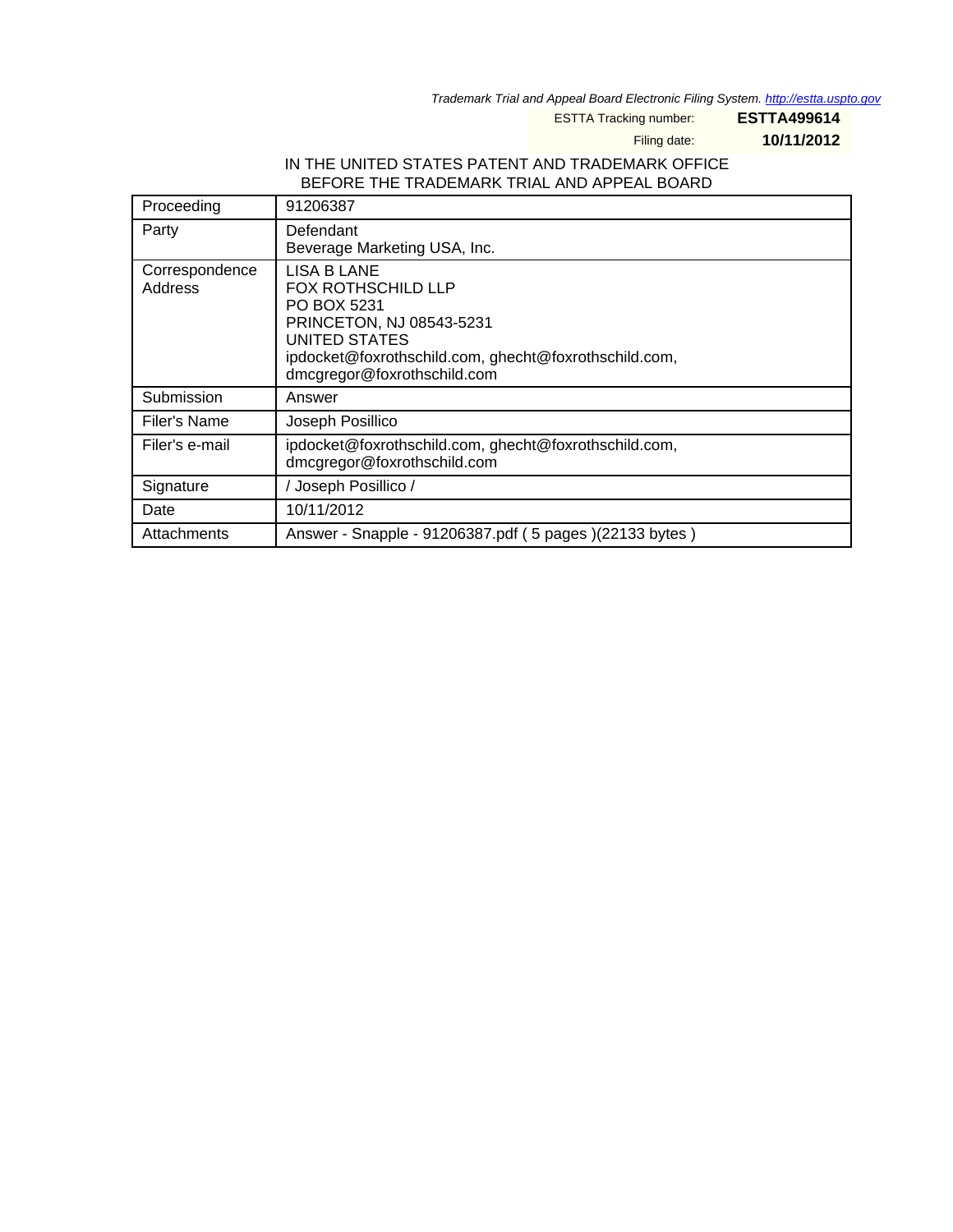## IN THE UNITED STATES PATENT AND TRADEMARK OFFICE BEFORE THE TRADEMARK TRIAL AND APPEAL BOARD

In the matter of Application No. 85448932

| Snapple Beverage Corp.        |   |                     |
|-------------------------------|---|---------------------|
| Opposer,                      |   | Opposition 91206387 |
|                               |   |                     |
| ν.                            |   |                     |
|                               |   |                     |
| Beverage Marketing USA, Inc., | ٠ |                     |
|                               | ٠ |                     |
| Applicant.                    |   |                     |

Commissioner for Trademarks P.O. Box 1451 Alexandria, VA 22313-1451

#### **ANSWER**

 Applicant Beverage Marketing USA, Inc., hereby answers the Notice of Opposition of Snapple Beverage Corp. as follows:

1. Admitted.

2. Applicant denies the allegation that "The Examiner further provided evidence of numerous third parties using the term HALF & HALF in connection with such beverages", and admits the remaining allegations of paragraph 2 of the Notice of Opposition. Applicant admits that the Examiner attached information to the Office Action issued on February 9, 2012 in support of its statement that the term HALF and HALF refers to a commonly used mix of ice tea and lemonade, of which the applicant's goods are one.

3. Admitted.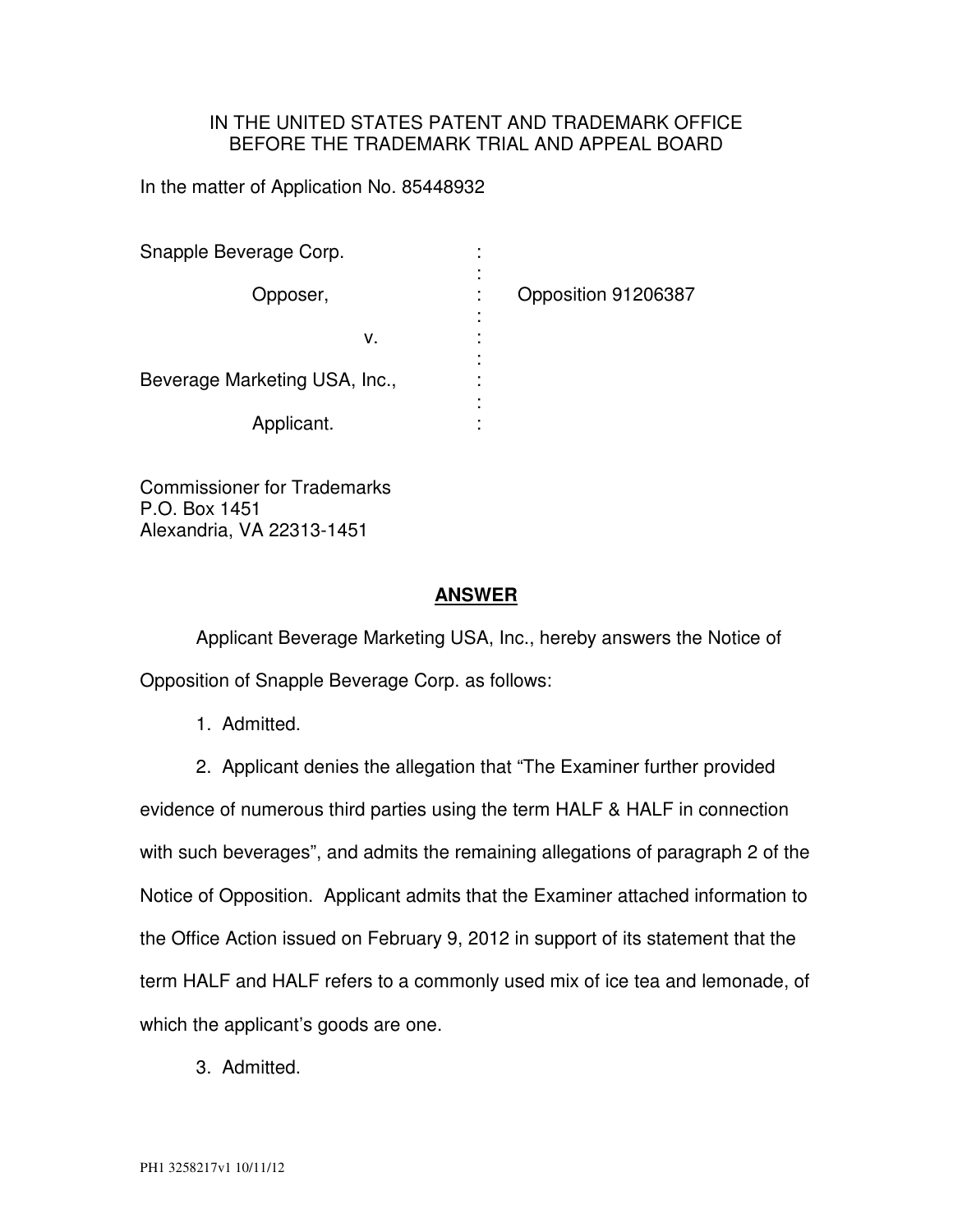4. Applicant admits that it has filed previous applications for HALF & HALF marks. Applicant admits that application Serial No. 85408502 for HALF & HALF ICED TEA LEMONADE (stylized) was finally rejected on the basis that the mark is merely descriptive. Applicant admits that application Serial No. 85308401 for HALF & HALF ICED TEA LEMONADE was finally rejected on the basis that the mark is merely descriptive or generic. Applicant admits that both of these applications claimed use of the mark in connection with iced tea-based beverages, namely, beverages having a blend of iced tea and lemonade. Applicant admits that Exhibits A and B are copies of the final office actions dated April 12, 2012 with supporting attachments for respective application Serial Nos. 85308401 and 85408502. Applicant denies the remaining allegations of paragraph 4.

5. Admitted

6. Applicant admits that Exhibit C appears to be a print out of a web site owned by Applicant. Applicant admits that a description of a product shown on the print out states that the product has "legendary roots as an original beverage combination of half iced tea and half lemonade". Applicant admits that a description of another product shown on the print out states that it is "of half tea and half lemonade now comes in a caffeine free, kid-friendly version". Applicant denies the remaining allegations of paragraph 6.

7. Applicant denies each of the allegations set forth in Paragraph 7 of the Notice of Opposition.

2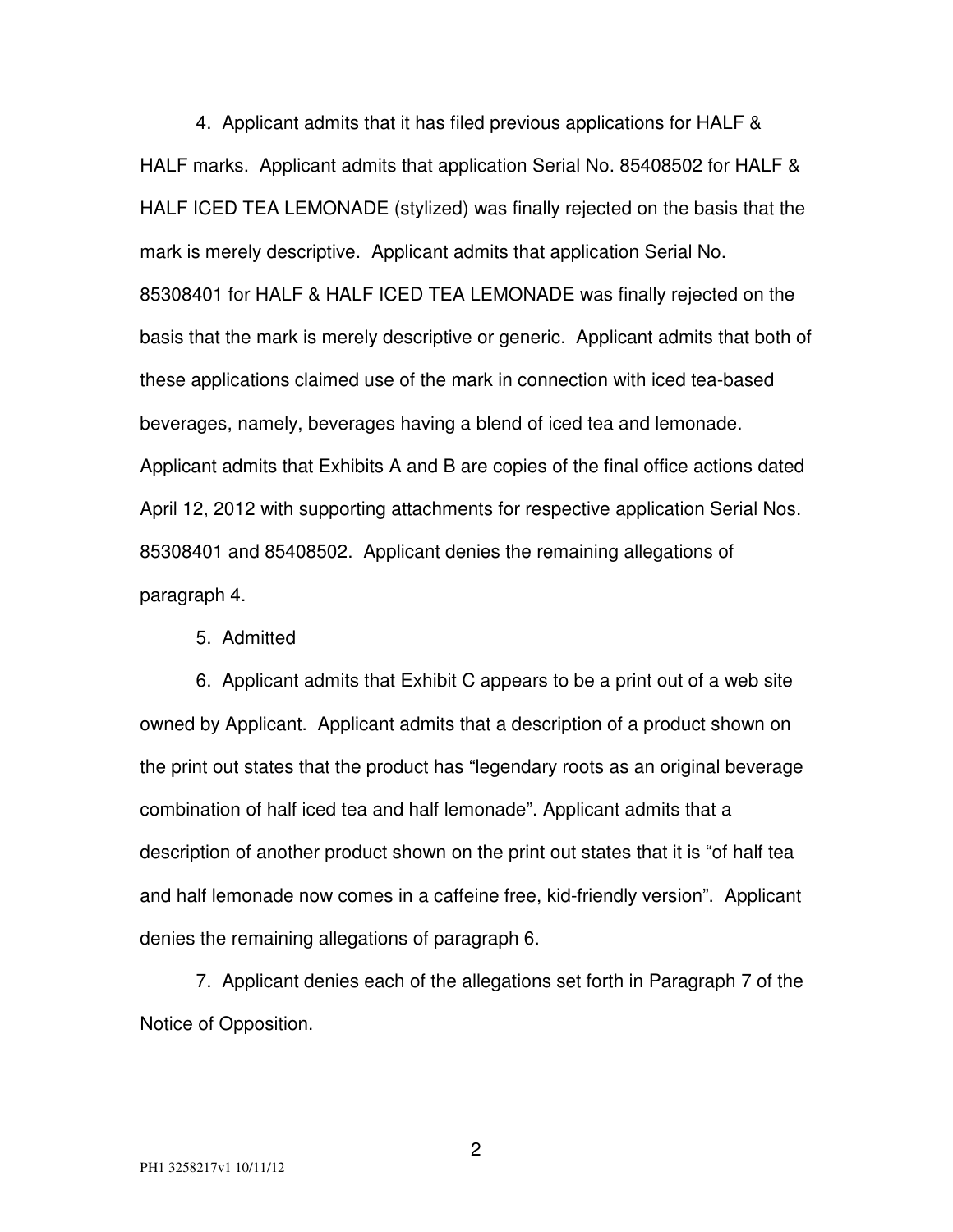8. Applicant has insufficient knowledge or information as to the truth of the allegations set forth in Paragraph 8 of the Notice of Opposition and, therefore, denies said allegations.

9. Applicant has insufficient knowledge or information as to the truth of the allegations set forth in Paragraph 8 of the Notice of Opposition and, therefore, denies said allegations.

10. Denied.

11. Denied.

12. Denied.

13. Denied.

14. Denied.

15. Denied.

16. Applicant has insufficient knowledge or information as to the truth of the allegations set forth in Paragraph 16 of the Notice of Opposition and, therefore, denies said allegations.

17. Denied.

18. Denied.

19. Denied.

20. Denied.

21. Denied.

## AFFIRMATIVE DEFENSES

1. The Notice of Opposition fails to state a claim upon which relief can be granted.

3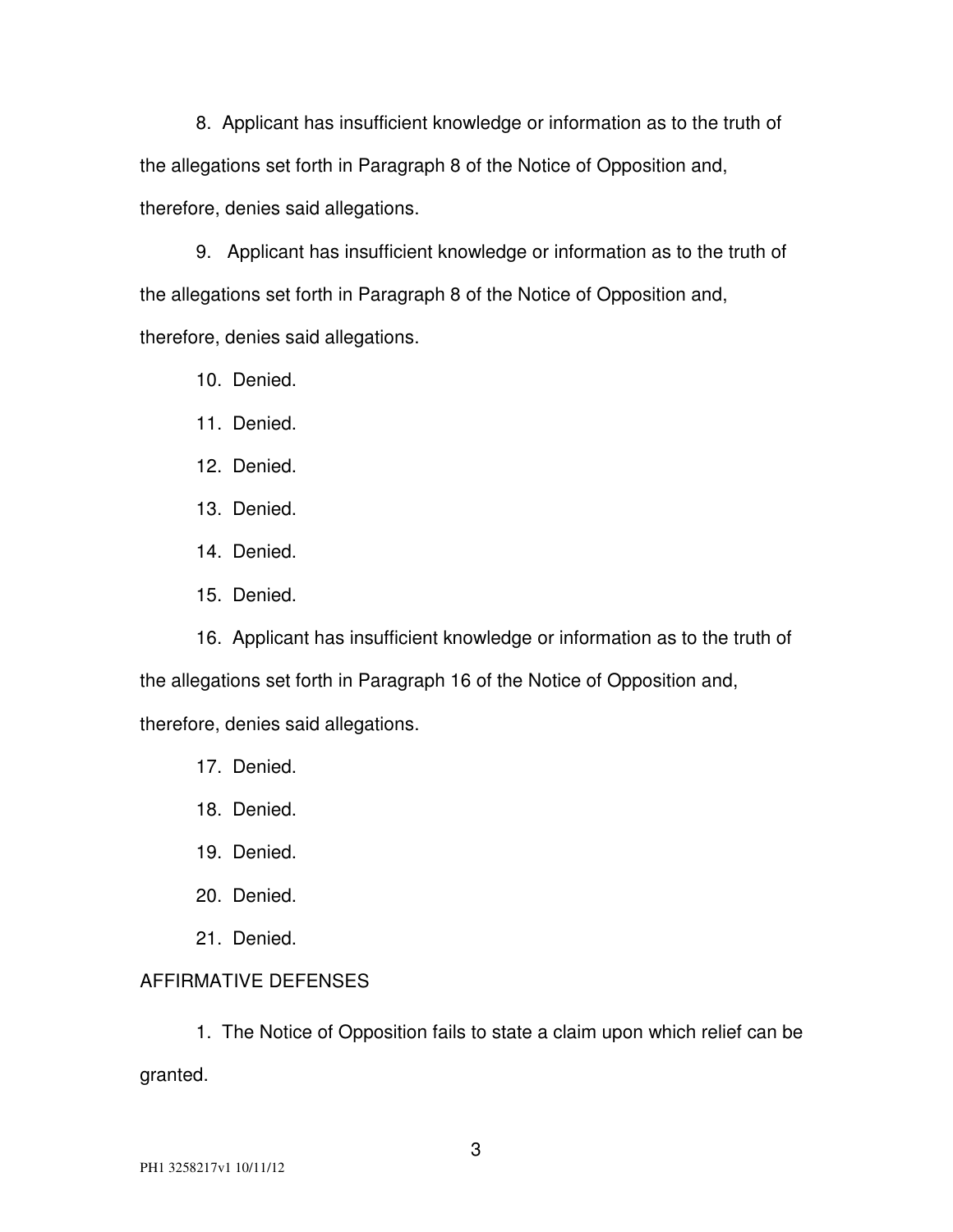2. The Notice of Opposition fails to plead fraud with particularity pursuant

to Fed. R. Civ. P. 9..

.

Wherefore, Applicant prays that the opposition be dismissed and U.S.

Application Serial No. 85448932 be issued.

Respectfully submitted,

Beverage Marketing USA, Inc.,

Dated: October 11, 2012 By: / Joseph Posillico /

 Joseph F. Posillico Fox Rothschild LLP 2000 Market St. 20th Floor Philadelphia, PA 19103 Attorney for Applicant 215-299-2000 jposillico@foxrothschild.com